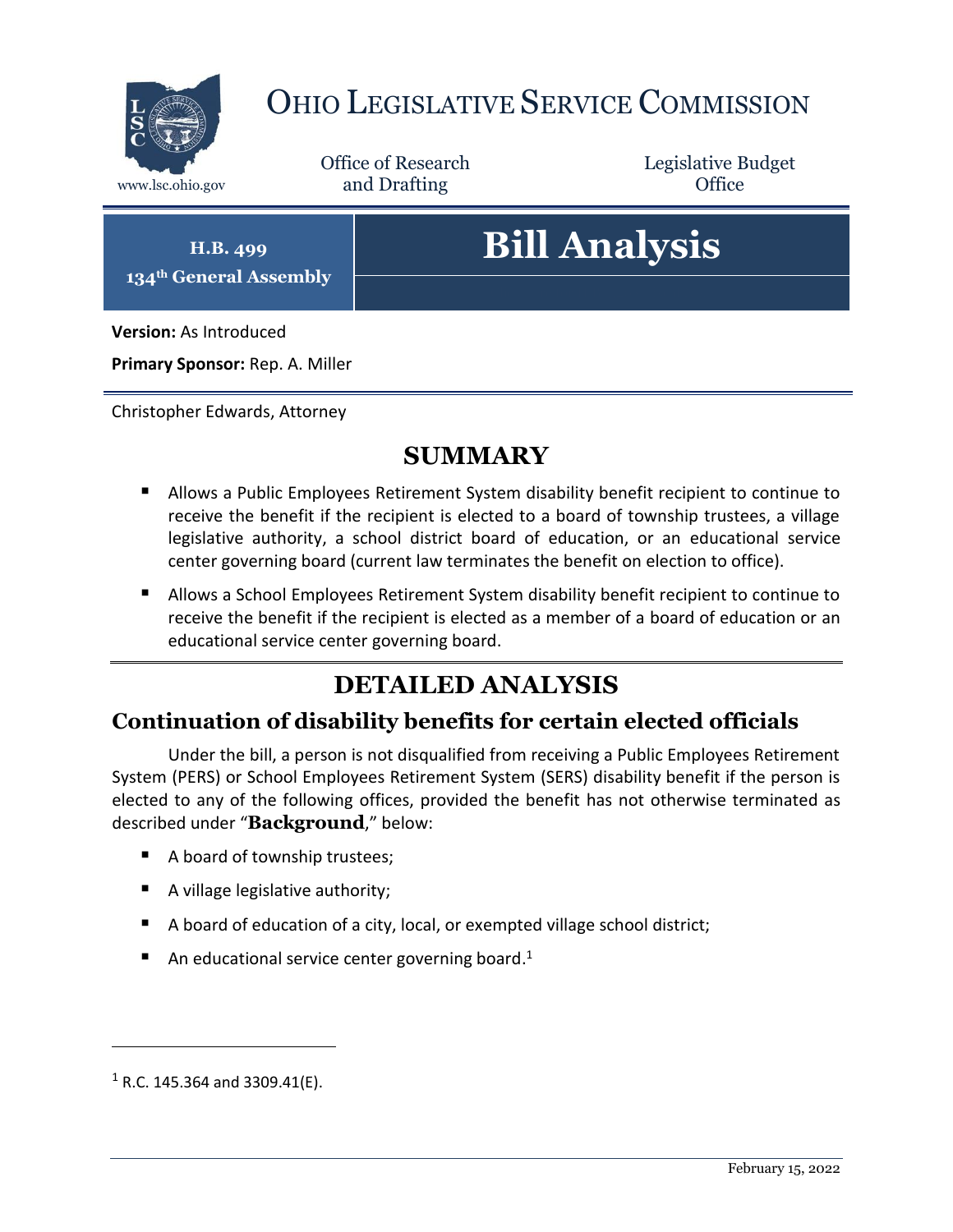An elected official who has employees in PERS may elect to be a PERS member (membership is not automatic). A school board member, however, may elect to be a SERS member (as school employees are in SERS or the State Teachers Retirement System). Currently, a PERS disability benefit ceases if the recipient is restored to service by, or elected to an office with, any PERS employer. Since boards of township trustees and village legislative authorities are PERS employers, a PERS disability benefit ceases when the recipient is elected to serve as a member of either entity. Similarly, a SERS disability benefit ceases if the recipient is employed by a SERS employer, including a board of education or educational service center.<sup>2</sup>

#### **Background**

#### **Disability benefit eligibility and application**

PERS members in the defined benefit plan or the combined plan who have five years of service credit have coverage for long-term disability. Coverage also is provided, regardless of length of service, for on-duty illness or injury of PERS members who are law enforcement or public safety officers. SERS provides disability coverage to each member who has at least five years of total service credit.

A member generally must apply for a PERS or SERS disability benefit within two years from the date contributing service ends.

A PERS or SERS member who applies for a disability benefit must undergo a medical examination conducted by a competent disinterested physician to determine whether the member is mentally or physically incapacitated to perform the duties of the member's most recent position by a disabling condition either permanent or presumed to be permanent. If the physician determines that a member qualifies for a disability benefit, the applicable board concurs with the determination, and the member agrees to medical treatment (and vocational rehabilitation in the case of SERS), the member is granted a disability benefit.<sup>3</sup>

#### **Termination of disability benefits**

A PERS or SERS disability benefit terminates at the earliest of the following dates:

- The effective date of an age and service retirement as calculated under continuing law;
- The later of the following:
	- $\Box$  The last day of the month in which the recipient attains an age provided in statute (65 for SERS and between 65 and 67 for PERS, depending on the recipient's transition group);
	- $\Box$  The last day of the month in which the benefit period ends according to a statutory schedule.

 $\overline{a}$ 

<sup>&</sup>lt;sup>2</sup> R.C. 145.362 and 3309.41(E)(1) and R.C. 145.01, 145.20, 3309.01, and 3309.012, not in the bill.

 $3$  R.C. 145.35 and 3309.39, not in the bill.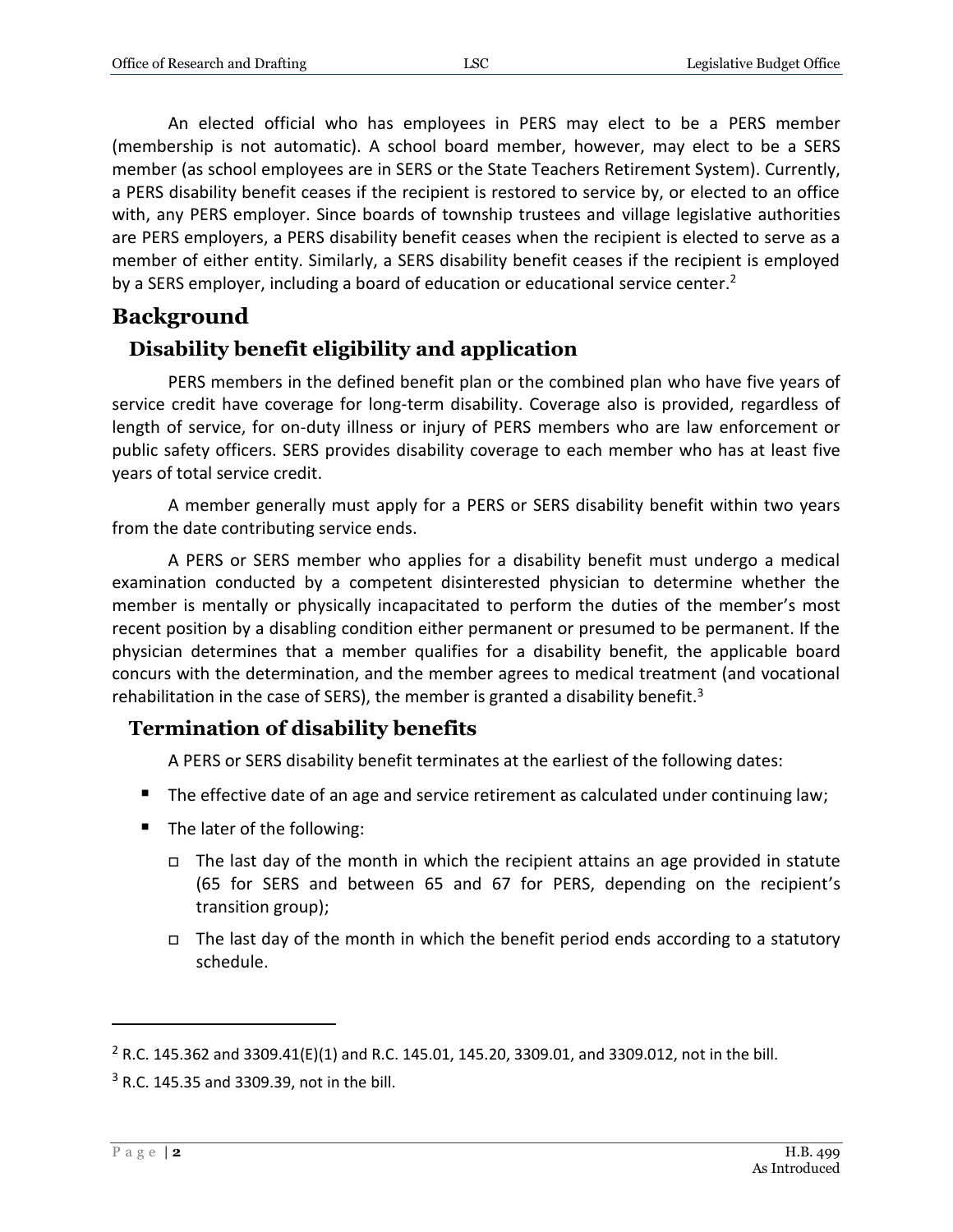The date the allowance is terminated by the applicable board as described below.<sup>4</sup>

A PERS or SERS disability benefit recipient must undergo periodic (in the case of SERS, annual) medical examinations, unless the applicable board waives the requirement. After the examination, the examining physician must report to the applicable board or, in the case of PERS, the Board's medical consultant, to certify whether the recipient meets the applicable standard for termination of disability benefits. If the physician reports that the recipient meets the standard, and the applicable board concurs, disability benefits cease no more than three months after the concurrence or after the employee begins employment covered by PERS or SERS, as appropriate.<sup>5</sup> For a PERS disability recipient whose application was received by the PERS Board on or after January 7, 2013, and who (1) was not a law enforcement officer when disabled, (2) received a benefit for three years or longer, and (3) is not receiving rehabilitative services acceptable to the Board's examining physician, the standard for termination is that the recipient is physically and mentally capable of performing the duties of a position that meets all of the following criteria:

- Replaces not less than 75% of the recipient's final average salary (adjusted each year by the actual average increase in the Consumer Price Index);
- Is reasonably to be found in the recipient's regional job market;
- Is one that the recipient is qualified for by experience or education.<sup>6</sup>

The standard for termination described above applies to a SERS disability recipient who (1) began receiving a benefit on or after January 7, 2013, (2) has been receiving the benefit for three years or longer, and (3) is not receiving rehabilitative services acceptable to the SERS board's physician or medical consultant.<sup>7</sup>

For a PERS or SERS disability benefit recipient listed below, the standard for termination is that the recipient is physically and mentally capable of resuming the service from which the recipient was found disabled:

- A PERS disability recipient who applied for a benefit before January 7, 2013;
- A SERS disability recipient whose benefit effective date was before January 7, 2013;
- A PERS or SERS disability recipient who, on or after January 7, 2013, has been receiving the benefit for less than three years or has been receiving the benefit for less than five years and is receiving rehabilitative services acceptable to the applicable board's examining physician or consultant;

 $\overline{a}$ 

<sup>4</sup> R.C. 145.361 and 3309.401, not in the bill.

 $5$  R.C. 145.362 and 3309.41(B) and (C).

 $6$  R.C. 145.362(B).

 $7$  R.C. 3309.41(A)(2) and (C).